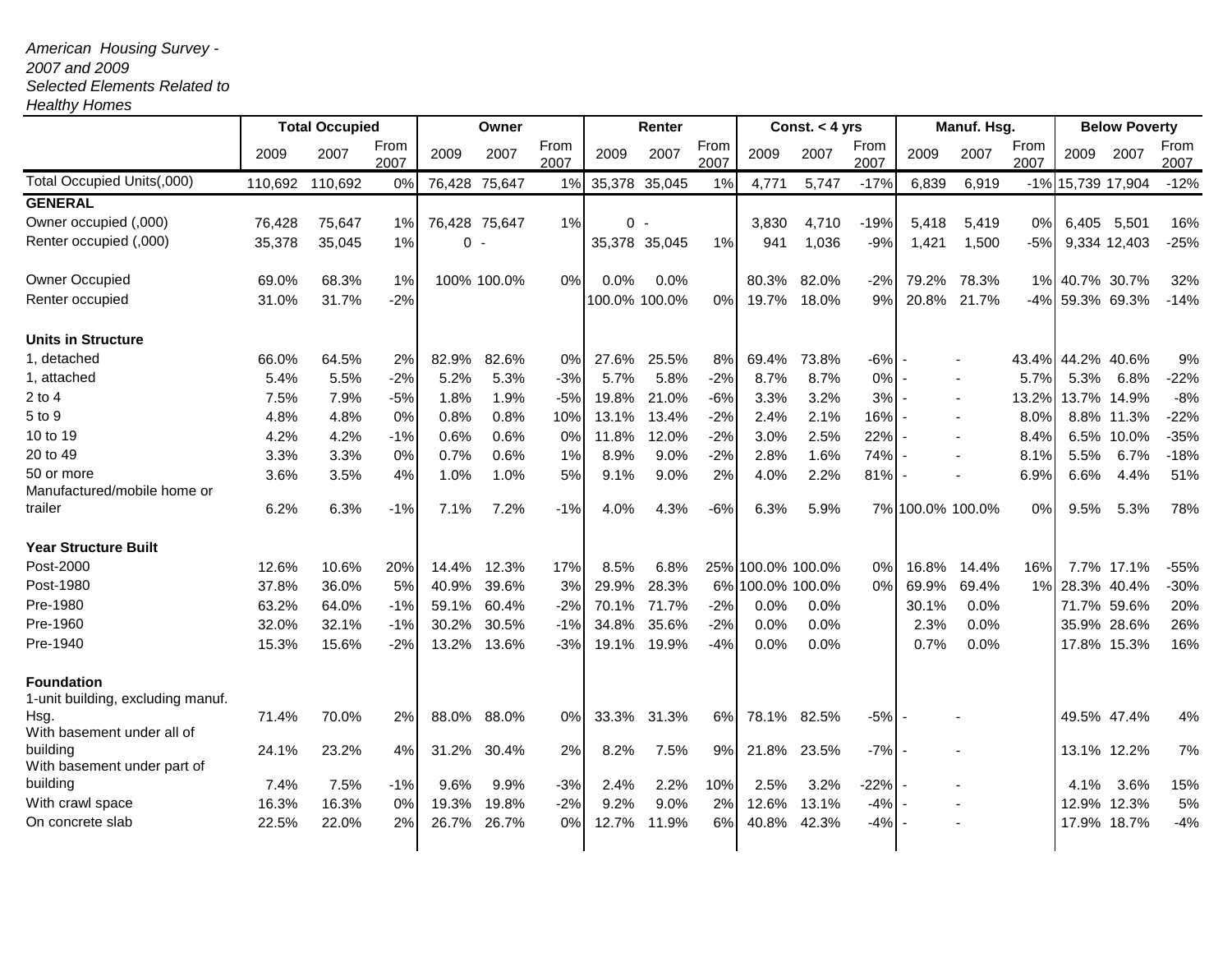|                                                                                    | <b>Total Occupied</b> |       |              | Owner |       |              | Renter |       |              | Const. $<$ 4 yrs |       |              | Manuf. Hsg. |       |              | <b>Below Poverty</b> |      |              |
|------------------------------------------------------------------------------------|-----------------------|-------|--------------|-------|-------|--------------|--------|-------|--------------|------------------|-------|--------------|-------------|-------|--------------|----------------------|------|--------------|
|                                                                                    | 2009                  | 2007  | From<br>2007 | 2009  | 2007  | From<br>2007 | 2009   | 2007  | From<br>2007 | 2009             | 2007  | From<br>2007 | 2009        | 2007  | From<br>2007 | 2009                 | 2007 | From<br>2007 |
| <b>EXTERIOR</b><br><b>External Building Conditions</b><br>(multiunit only in 2007) |                       |       |              |       |       |              |        |       |              |                  |       |              |             |       |              |                      |      |              |
| Sagging roof                                                                       | 1.7%                  | 2.2%  | $-23%$       | 1.8%  | 1.8%  | $-2%$        | 1.5%   | 4.4%  | $-67%$       | 0.1%             | 0.4%  | $-85%$       | 4.3%        | 4.5%  | $-6%$        | 2.9%                 | 2.8% | 5%           |
| Missing roofing material                                                           | 4.2%                  | 4.6%  | $-8%$        | 4.8%  | 4.3%  | 13%          | 2.7%   | 6.2%  | $-56%$       | 1.5%             | 1.9%  | $-22%$       | 5.0%        | 4.2%  | 18%          | 4.8%                 | 4.4% | 8%           |
| Hole in roof<br>Missing bricks, siding, or other                                   | 1.3%                  | 1.5%  | $-14%$       | 1.3%  | 1.2%  | 10%          | 1.2%   | 3.3%  | $-63%$       | 0.1%             | 0.5%  | $-72%$       | 4.5%        | 3.0%  | 49%          | 2.4%                 | 2.0% | 17%          |
| outside wall materials                                                             | 2.1%                  | 2.5%  | $-16%$       | 2.2%  | 2.0%  | 6%           | 1.9%   | 5.1%  | $-63%$       | 0.4%             | 0.6%  | $-23%$       | 3.7%        | 3.3%  | 12%          | 3.5%                 | 3.1% | 13%          |
| Sloping outside walls                                                              | 1.1%                  | 1.4%  | $-24%$       | 1.0%  | 1.0%  | 0%           | 1.1%   | 3.5%  | $-69%$       | 0.2%             | 0.5%  | $-61%$       | 2.7%        | 2.6%  | 3%           | 1.8%                 | 2.3% | -23%         |
| Boarded up windows                                                                 | 0.7%                  | 1.0%  | $-22%$       | 0.7%  | 0.7%  | $-2%$        | 0.7%   | 2.2%  | $-66%$       | 0.2%             | 0.3%  | $-22%$       | 2.1%        | 1.8%  | 18%          | 1.5%                 | 1.1% | 34%          |
| Broken windows                                                                     | 2.7%                  | 3.5%  | $-23%$       | 2.8%  | 2.8%  | $-2%$        | 2.5%   | 7.3%  | $-66%$       | 0.7%             | 1.1%  | $-37%$       | 7.6%        | 6.7%  | 12%          | 4.0%                 | 5.1% | $-20%$       |
| Bars on windows<br>Foundation crumbling or has                                     | 3.0%                  | 3.6%  | $-16%$       | 3.4%  | 3.4%  | 2%           | 2.0%   | 4.9%  | $-59%$       | 0.4%             | 0.6%  | $-45%$       | 0.9%        | 0.8%  | 10%          | 3.8%                 | 2.7% | 40%          |
| open crack or hole                                                                 | 2.0%                  | 2.5%  | $-21%$       | 2.2%  | 2.2%  | 2%           | 1.5%   | 4.7%  | $-68%$       | 0.4%             | 0.9%  | $-61%$       | 1.0%        | 1.4%  | $-27%$       | 2.4%                 | 3.0% | $-22%$       |
| None of the above                                                                  | 63.0%                 | 82.5% | $-24%$       | 78.6% | 84.0% | $-6%$        | 27.5%  | 74.1% | $-63%$       | 79.5%            | 93.8% | $-15%$       | 79.2%       | 80.5% | $-2%$        | 41.0% 82.0%          |      | $-50%$       |
| Water Leakage in Last 12<br><b>Months</b><br>With leakage from outside             |                       |       |              |       |       |              |        |       |              |                  |       |              |             |       |              |                      |      |              |
| structure                                                                          | 9.9%                  | 10.3% | $-3%$        | 10.3% | 10.8% | $-5%$        | 8.8%   | 9.1%  | $-3%$        | 4.7%             | 5.6%  | $-17%$       | 12.1%       | 10.8% | 12%          | 10.3%                | 8.7% | 18%          |
| Roof                                                                               | 5.2%                  | 4.7%  | 11%          | 5.5%  | 4.8%  | 13%          | 4.5%   | 4.3%  | 3%           | 1.6%             | 2.6%  | $-40%$       | 9.1%        | 7.8%  | 16%          | 5.7%                 | 3.9% | 44%          |
| <b>Basement</b>                                                                    | 2.6%                  | 3.5%  | -26%         | 3.0%  | 4.3%  | $-30%$       | 1.5%   | 1.8%  | $-13%$       | 1.0%             | 1.7%  | $-42%$       | 0.3%        | 0.1%  | 153%         | 1.8%                 | 2.2% | $-15%$       |
| Walls, closed windows, or doors                                                    | 1.8%                  | 1.7%  | 7%           | 1.5%  | 1.4%  | 12%          | 2.2%   | 2.3%  | $-2%$        | 1.6%             | 1.0%  | 62%          | 2.0%        | 2.6%  | $-24%$       | 2.3%                 | 1.9% | 22%          |
| Other or unknown                                                                   | 1.0%                  | 1.0%  | $-4%$        | 0.9%  | 1.0%  | $-6%$        | 1.2%   | 1.2%  | $-4%$        | 0.6%             | 0.7%  | $-10%$       | 1.2%        | 0.9%  | 30%          | 1.2%                 | 1.2% | $-6%$        |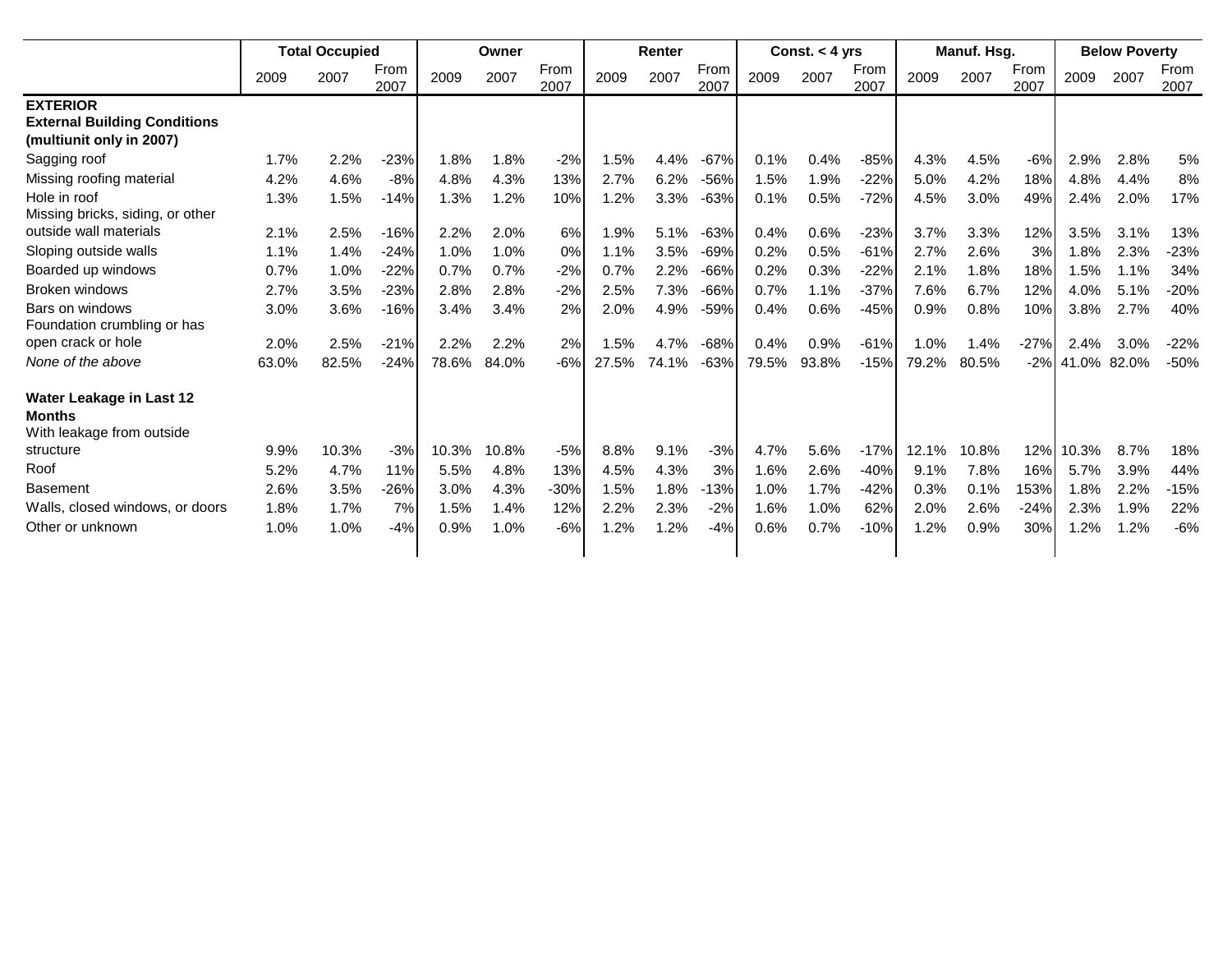|                                                                       |      | <b>Total Occupied</b> |              |      | Owner |              |       | Renter |              | Const. $<$ 4 yrs |      |              |       | Manuf. Hsg. |              |      | <b>Below Poverty</b> |              |  |
|-----------------------------------------------------------------------|------|-----------------------|--------------|------|-------|--------------|-------|--------|--------------|------------------|------|--------------|-------|-------------|--------------|------|----------------------|--------------|--|
|                                                                       | 2009 | 2007                  | From<br>2007 | 2009 | 2007  | From<br>2007 | 2009  | 2007   | From<br>2007 | 2009             | 2007 | From<br>2007 | 2009  | 2007        | From<br>2007 | 2009 | 2007                 | From<br>2007 |  |
| <b>INTERIOR</b>                                                       |      |                       |              |      |       |              |       |        |              |                  |      |              |       |             |              |      |                      |              |  |
| Holes in floors                                                       | 1.0% | 1.0%                  | 5%           | 0.8% | 0.6%  | 21%          | 1.6%  | 1.7%   | $-9%$        | 0.3%             | 0.1% | 181%         | 2.8%  | 2.5%        | 12%          | 2.2% | 1.5%                 | 48%          |  |
| Open cracks or holes (interior)                                       | 5.0% | 4.8%                  | 4%           | 4.1% | 3.7%  | 11%          | 6.8%  | 7.2%   | $-6%$        | 1.6%             | 1.6% | $-1%$        | 6.9%  | 6.2%        | 12%          | 8.2% | 5.7%                 | 45%          |  |
| Broken plaster or peeling paint                                       | 2.1% | 2.0%                  | 9%           | 1.6% | 1.4%  | 15%          | 3.2%  | 3.2%   | 1%           | 0.6%             | 0.4% | 48%          | 2.3%  | 1.7%        | 33%          | 3.9% | 1.9%                 | 98%          |  |
| Water Leakage in Last 12<br><b>Months</b><br>With leakage from inside |      |                       |              |      |       |              |       |        |              |                  |      |              |       |             |              |      |                      |              |  |
| structure1                                                            | 8.1% | 7.9%                  | 3%           | 6.8% | 6.6%  | 2%           | 10.8% | 10.7%  | 1%           | 4.8%             | 3.8% | 26%          | 9.3%  | 8.7%        | 7%           | 9.4% | 9.6%                 | $-2%$        |  |
| Fixtures backed up or overflowed                                      | 1.9% | 2.1%                  | $-6%$        | 1.6% | 1.7%  | $-10%$       | 2.7%  | 2.8%   | $-3%$        | 0.8%             | 1.0% | $-23%$       | 1.4%  | 1.6%        | $-12%$       | 2.3% | 2.7%                 | $-16%$       |  |
| Pipes leaked                                                          | 3.4% | 3.4%                  | 1%           | 2.8% | 2.8%  | 1%           | 4.7%  | 4.8%   | $-2%$        | 2.1%             | 1.9% | 8%           | 4.8%  | 5.0%        | $-3%$        | 4.1% | 4.4%                 | $-9%$        |  |
| Broken water heater                                                   | 0.9% | 0.8%                  | 22%          | 0.9% | 0.8%  | 24%          | 0.9%  | 0.8%   | 15%          | 0.6%             | 0.2% | 315%         | 2.1%  | 1.5%        | 44%          | 0.9% | 0.6%                 | 61%          |  |
| Other or unknown                                                      | 2.1% | 2.0%                  | 7%           | 1.7% | 1.6%  | 2%           | 3.1%  | 2.8%   | 10%          | 1.2%             | 0.8% | 51%          | 1.2%  | 1.1%        | 10%          | 2.6% | 2.2%                 | 17%          |  |
| <b>Rodents in Last 3 Months</b>                                       |      |                       |              |      |       |              |       |        |              |                  |      |              |       |             |              |      |                      |              |  |
| Signs of rats                                                         | 0.6% | 0.7%                  | $-19%$       | 0.5% | 0.5%  | $-14%$       | 0.7%  | 1.0%   | $-28%$       | 0.1%             | 0.1% | 111%         | 0.9%  | 1.0%        | $-11%$       | 0.9% | 0.6%                 | 62%          |  |
| Signs of mice                                                         | 5.5% | 5.5%                  | 1%           | 5.2% | 5.2%  | 0%           | 6.0%  | 6.0%   | 1%           | 1.9%             | 2.6% | $-27%$       | 10.1% | 9.0%        | 12%          | 7.2% | 4.3%                 | 66%          |  |
| Signs of rodents, not sure which                                      |      |                       |              |      |       |              |       |        |              |                  |      |              |       |             |              |      |                      |              |  |
| kind                                                                  | 0.3% | 0.4%                  | $-17%$       | 0.2% | 0.3%  | $-21%$       | 0.5%  | 0.6%   | $-14%$       | 0.2%             | 0.1% | 55%          | 0.2%  | 0.4%        | $-59%$       | 0.6% | 0.5%                 | 38%          |  |
| <b>Electrical</b>                                                     |      |                       |              |      |       |              |       |        |              |                  |      |              |       |             |              |      |                      |              |  |
| No electrical wiring                                                  | 0.1% | 0.0%                  | 56%          | 0.1% | 0.1%  | 28%          | 0.1%  | 0.0%   | 158%         | 0.2%             | 0.3% | $-12%$       | 0.0%  | 0.0%        |              | 0.1% | 0.0%                 | 99%          |  |
| Exposed wiring                                                        | 0.3% | 1.0%                  | $-67%$       | 0.3% | 0.8%  | $-64%$       | 0.4%  | 1.4%   | $-72%$       | 0.3%             | 0.6% | $-55%$       | 0.5%  | 0.6%        | $-17%$       | 0.5% | 1.4%                 | $-64%$       |  |
| Rooms without electric outlets<br>With fuses or breakers blown in     | 1.2% | 1.3%                  | $-10%$       | 0.9% | 1.1%  | $-19%$       | 1.8%  | 1.8%   | $0\%$        | 0.9%             | 1.2% | $-23%$       | 1.3%  | 1.2%        | 2%           | 2.0% | 2.1%                 | $-4%$        |  |
| last 3 months                                                         | 8.8% | 9.1%                  | $-3%$        | 8.7% | 9.1%  | $-4%$        | 8.7%  | 9.1%   | $-4%$        | 8.4%             | 8.5% | $-1%$        | 8.0%  | 8.1%        | $-1%$        |      | 7.8% 10.2%           | $-23%$       |  |
|                                                                       |      |                       |              |      |       |              |       |        |              |                  |      |              |       |             |              |      |                      |              |  |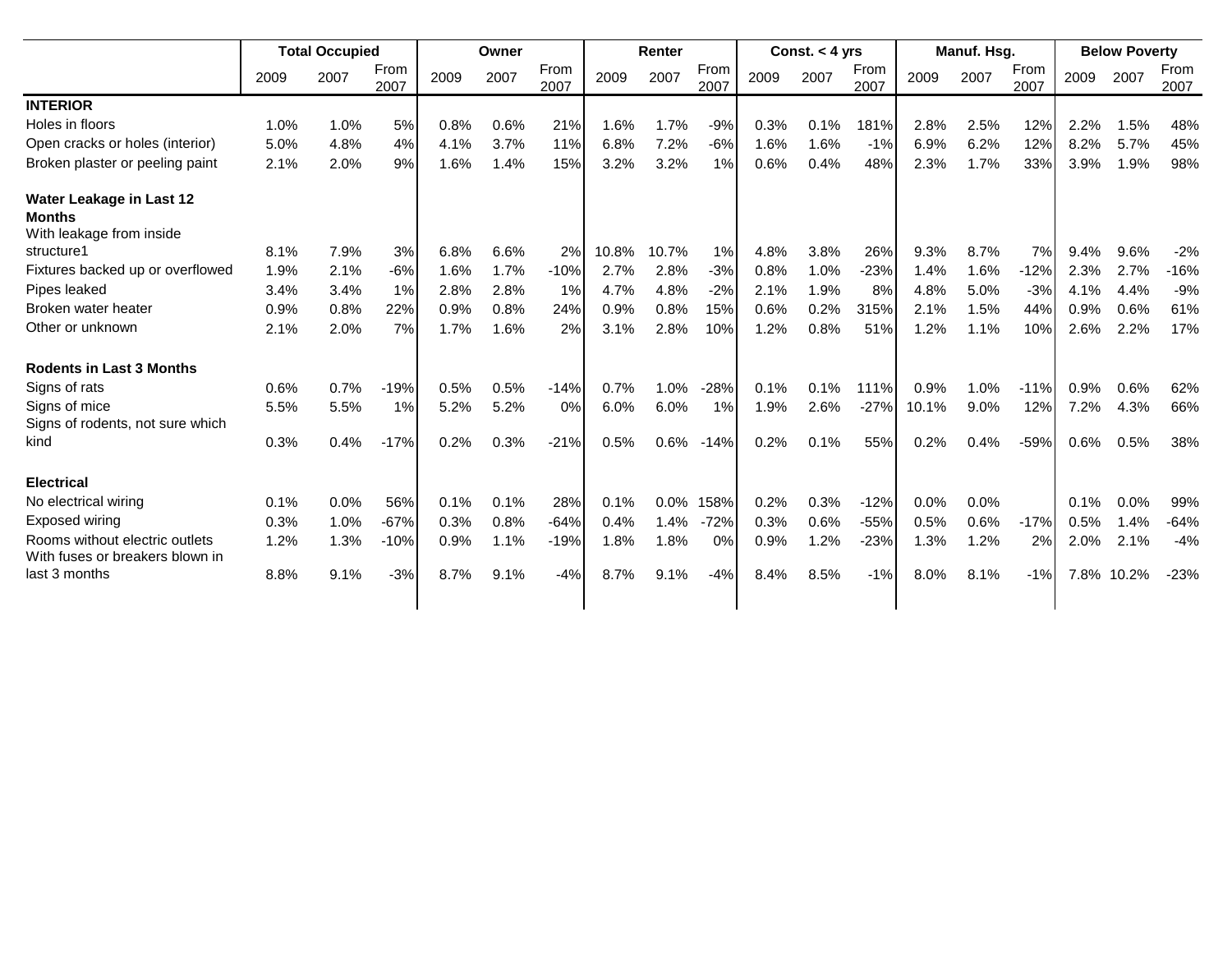|                                       |       | <b>Total Occupied</b> |              |       | Owner |              |       | Renter |              | Const. $<$ 4 yrs |       |              | Manuf. Hsg. |       |              | <b>Below Poverty</b> |      |              |
|---------------------------------------|-------|-----------------------|--------------|-------|-------|--------------|-------|--------|--------------|------------------|-------|--------------|-------------|-------|--------------|----------------------|------|--------------|
|                                       | 2009  | 2007                  | From<br>2007 | 2009  | 2007  | From<br>2007 | 2009  | 2007   | From<br>2007 | 2009             | 2007  | From<br>2007 | 2009        | 2007  | From<br>2007 | 2009                 | 2007 | From<br>2007 |
| <b>SANITATION/WATER</b>               |       |                       |              |       |       |              |       |        |              |                  |       |              |             |       |              |                      |      |              |
| Lacking complete kitchen              |       |                       |              |       |       |              |       |        |              |                  |       |              |             |       |              |                      |      |              |
| facilities                            | 1.6%  | 1.6%                  | 2%           | 0.5%  | 0.4%  | 23%          | 3.9%  | 4.1%   | $-4%$        | 0.8%             | 0.6%  | 38%          | 0.4%        | 0.3%  | 49%          | 2.9%                 | 3.5% | $-15%$       |
| Lacking some or all plumbing          |       |                       |              |       |       |              |       |        |              |                  |       |              |             |       |              |                      |      |              |
| facilities                            | 1.1%  | 1.1%                  | $-2%$        | 0.8%  | 0.7%  | 4%           | 1.9%  | 2.0%   | $-9%$        | 0.1%             | 0.3%  | $-80%$       | 0.8%        | 1.1%  | $-25%$       | .9%                  | 1.4% | 29%          |
| Water not safe to drink               | 7.6%  | 8.0%                  | $-5%$        | 5.9%  | 6.4%  | $-8%$        | 11.0% | 11.4%  | $-4%$        | 7.2%             | 7.7%  | $-7%$        | 9.4%        | 10.1% |              | -7% 11.2% 10.2%      |      | 9%           |
| With water stoppage in last 3         |       |                       |              |       |       |              |       |        |              |                  |       |              |             |       |              |                      |      |              |
| months                                | 3.3%  | 3.4%                  | $-3%$        | 2.7%  | 2.8%  | $-6%$        | 4.5%  | 4.6%   | $-2%$        | 2.3%             | 2.3%  | 2%           | 7.6%        | 6.8%  | 12%          | 3.9%                 | 3.7% | 4%           |
| No flush toilets working some         |       |                       |              |       |       |              |       |        |              |                  |       |              |             |       |              |                      |      |              |
| time in last 3 months                 | 1.9%  | 1.9%                  | $-2%$        | 1.2%  | 1.1%  | 9%           | 3.4%  | 3.8%   | $-11%$       | 0.3%             | 0.9%  | $-64%$       | 2.1%        | 1.8%  | 14%          | 3.6%                 | 3.9% | $-9%$        |
| With sewage disposal breakdown        |       |                       |              |       |       |              |       |        |              |                  |       |              |             |       |              |                      |      |              |
| in last 3 months                      | 1.0%  | 1.0%                  | 3%           | 0.8%  | 0.8%  | 6%           | 1.5%  | 1.5%   | $-2%$        | 0.4%             | 0.8%  | $-50%$       | 0.8%        | 0.9%  | $-4%$        | 1.8%                 | 1.4% | 25%          |
| Septic tank, cesspool or chemical     |       |                       |              |       |       |              |       |        |              |                  |       |              |             |       |              |                      |      |              |
| toilet<br>Septic/ breakdown in last 3 | 20.2% | 19.8%                 | 2%           | 25.7% | 25.6% | 0%           | 7.5%  | 7.3%   | 3%           | 25.4%            | 22.5% | 13%          | 53.9%       | 50.9% |              | 6% 14.5% 10.2%       |      | 42%          |
| months                                |       | 0.3%                  | $-19%$       | 0.3%  | 0.3%  | $-17%$       | 0.1%  | 0.2%   | $-31%$       | 0.1%             | 0.4%  | $-71%$       | 0.6%        | 0.8%  | $-25%$       | 0.2%                 | 0.3% | $-45%$       |
|                                       | 0.2%  |                       |              |       |       |              |       |        |              |                  |       |              |             |       |              |                      |      |              |
| <b>SAFETY EQUIPMENT</b>               |       |                       |              |       |       |              |       |        |              |                  |       |              |             |       |              |                      |      |              |
| Working smoke detector                | 94.3% | 92.4%                 | 2%           | 93.9% | 93.1% | 1%           | 92.0% | 90.8%  | 1%           | 97.6%            | 98.0% | 0%           | 91.6%       | 88.0% |              | 4% 88.5% 91.5%       |      | $-3%$        |
| Smoke detector batteries              |       |                       |              |       |       |              |       |        |              |                  |       |              |             |       |              |                      |      |              |
| replaced in last 6 months             | 64.6% | 61.7%                 | 5%           | 65.5% | 63.8% | 3%           | 60.6% | 57.1%  | 6%           | 58.9%            | 58.2% | 1%           | 58.8%       | 57.1% |              | 3% 59.4% 55.1%       |      | 8%           |
| recharged in last 2 years             | 45.1% | 43.6%                 | 3%           | 49.6% | 49.2% | 1%           | 33.9% | 31.5%  | 7%           | 48.2%            | 49.2% | $-2%$        | 43.6%       | 43.3% |              | 1% 34.5% 37.4%       |      | $-8%$        |
| Sprinkler system inside home          | 4.7%  | 3.9%                  | 20%          | 2.7%  | 2.3%  | 17%          | 8.7%  | 7.2%   | 21%          | 16.2%            | 11.8% | 37%          | 1.0%        | 0.9%  | 18%          | 5.6%                 | 7.1% | $-22%$       |
| Working carbon monoxide               |       |                       |              |       |       |              |       |        |              |                  |       |              |             |       |              |                      |      |              |
| detector                              | 36.8% | 32.6%                 | 13%          | 41.5% | 37.4% | 11%          | 25.5% | 22.1%  | 15%          | 38.4%            | 35.8% | 7%           | 22.0%       | 18.7% |              | 17% 25.8% 24.7%      |      | 5%           |
|                                       |       |                       |              |       |       |              |       |        |              |                  |       |              |             |       |              |                      |      |              |
|                                       |       |                       |              |       |       |              |       |        |              |                  |       |              |             |       |              |                      |      |              |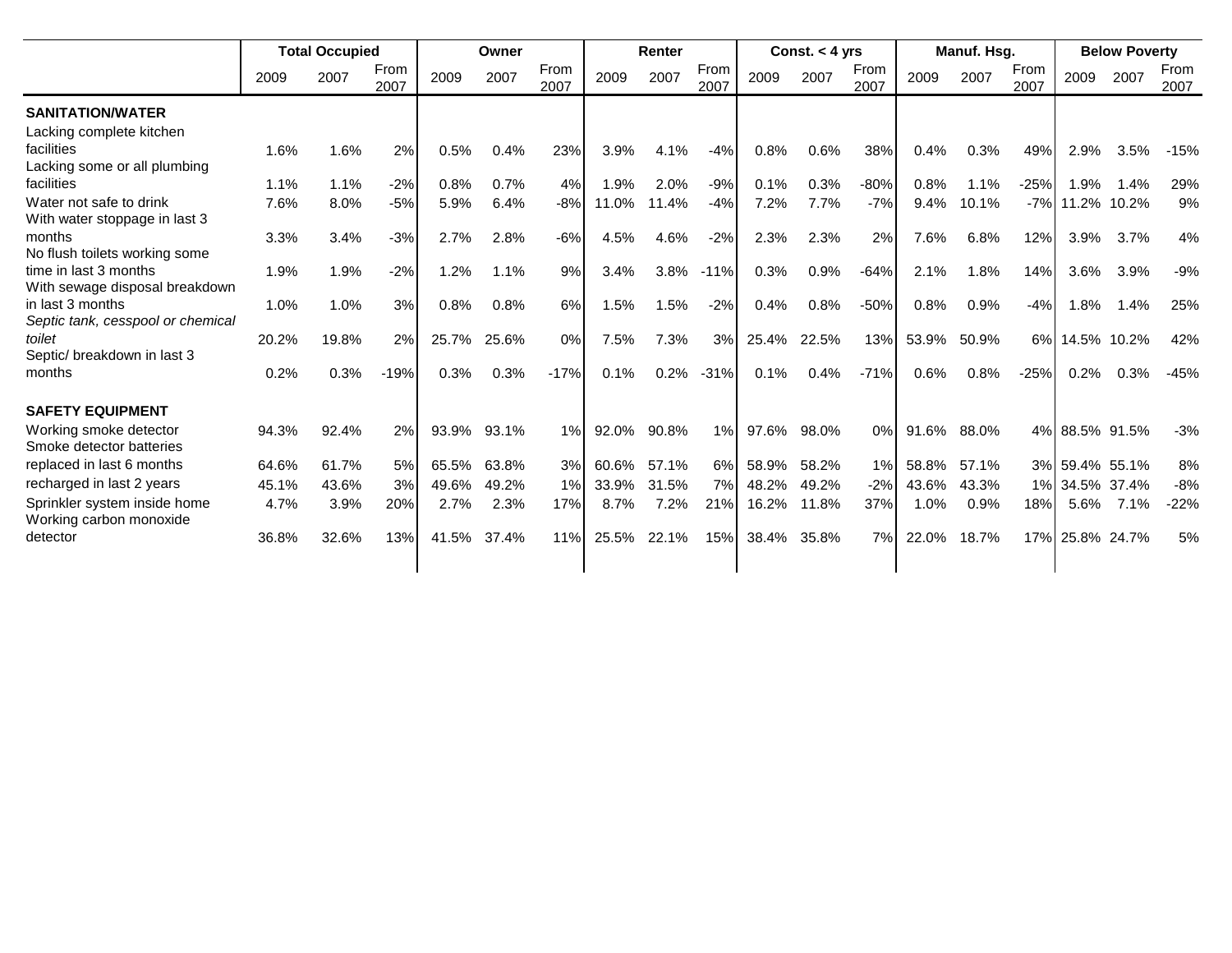|                                                            | <b>Total Occupied</b> |       |              | Owner |       |              | Renter |       |              | Const. $<$ 4 yrs |       |              | Manuf. Hsg. |       |              | <b>Below Poverty</b> |             |              |
|------------------------------------------------------------|-----------------------|-------|--------------|-------|-------|--------------|--------|-------|--------------|------------------|-------|--------------|-------------|-------|--------------|----------------------|-------------|--------------|
|                                                            | 2009                  | 2007  | From<br>2007 | 2009  | 2007  | From<br>2007 | 2009   | 2007  | From<br>2007 | 2009             | 2007  | From<br>2007 | 2009        | 2007  | From<br>2007 | 2009                 | 2007        | From<br>2007 |
| <b>HEATING/FUEL</b>                                        |                       |       |              |       |       |              |        |       |              |                  |       |              |             |       |              |                      |             |              |
| <b>Main Heating Equipment</b>                              |                       |       |              |       |       |              |        |       |              |                  |       |              |             |       |              |                      |             |              |
| Warm-air furnace                                           | 64.3%                 | 62.9% | 2%           | 67.6% | 67.4% | 0%           | 55.0%  | 53.2% | 3%           | 70.0%            | 71.7% | $-2%$        | 73.7%       | 75.8% |              | -3% 57.0% 61.7%      |             | $-8%$        |
| Steam or hot water system                                  | 11.3%                 | 11.5% | $-2%$        | 9.8%  | 9.9%  | $-1%$        | 14.2%  | 15.0% | $-5%$        | 2.3%             | 2.5%  | $-7%$        | 0.3%        | 0.3%  | $-4%$        | 11.4%                | 8.5%        | 34%          |
| Electric heat pump                                         | 12.0%                 | 11.7% | 2%           | 12.8% | 12.6% | 1%           | 9.9%   | 9.8%  | 1%           | 23.0%            | 21.8% | 5%           | 14.8%       | 13.7% | 7%           | $9.6\%$              | 13.2%       | $-27%$       |
| Built-in electric units                                    | 4.3%                  | 4.3%  | $-1%$        | 2.8%  | 2.8%  | $-2%$        | 7.5%   | 7.6%  | $-2%$        | 1.6%             | 1.2%  | 32%          | 1.2%        | 1.2%  | $-2%$        | 5.7%                 | 5.8%        | $-2%$        |
| Floor, wall, or other built-in hot-air                     |                       |       |              |       |       |              |        |       |              |                  |       |              |             |       |              |                      |             |              |
| units without ducts                                        | 4.3%                  | 4.5%  | $-4%$        | 2.7%  | 2.7%  | $-2%$        | 7.8%   | 8.4%  | $-7%$        | 1.4%             | 1.5%  | $-2%$        | 2.2%        | 2.1%  | 6%           | 7.2%                 | 5.9%        | 22%          |
| Room heaters with flue                                     | 0.9%                  | 1.0%  | $-16%$       | 0.8%  | 0.9%  | $-15%$       | 1.0%   | 1.3%  | $-20%$       | 0.3%             | 0.1%  | 141%         | 0.8%        | 1.0%  | $-12%$       | 1.6%                 | 1.0%        | 54%          |
| Room heaters without flue                                  | 1.0%                  | 1.1%  | $-7%$        | 0.9%  | 1.0%  | $-8%$        | 1.2%   | 1.3%  | $-7%$        | 0.2%             | 0.0%  |              | 1.8%        | 1.5%  | 22%          | 2.2%                 | 1.1%        | 103%         |
| Portable electric heaters                                  | 1.1%                  | 0.9%  | 13%          | 0.7%  | 0.6%  | 18%          | 1.8%   | 1.7%  | 6%           | 0.1%             | 0.1%  | $-10%$       | 2.6%        | 2.3%  | 12%          | 2.7%                 | 1.0%        | 163%         |
| Stoves                                                     | 0.9%                  | 0.9%  | 10%          | 1.1%  | 1.0%  | 5%           | 0.5%   | 0.4%  | 24%          | 0.3%             | 0.2%  | 87%          | 1.3%        | 1.2%  | 10%          | 1.3%                 | 0.1%        | 417%         |
| Fireplaces with inserts                                    | 0.2%                  | 0.1%  | 4%           | 0.2%  | 0.2%  | 6%           | 0.1%   | 0.1%  | $-6%$        | 0.0%             | 0.1%  | $-100%$      | 0.0%        | 0.0%  | 1%           | 0.0%                 | 0.1%        | $-81%$       |
| Fireplaces without inserts                                 | 0.0%                  | 0.0%  | $-16%$       | 0.0%  | 0.1%  | $-19%$       | 0.0%   | 0.0%  | $-13%$       | 0.0%             | 0.0%  |              | 0.1%        | 0.2%  | $-54%$       | 0.0%                 | 0.0%        |              |
| Other                                                      | 0.3%                  | 0.4%  | $-16%$       | 0.3%  | 0.4%  | $-18%$       | 0.4%   | 0.5%  | $-14%$       | 0.5%             | 0.6%  | $-22%$       | 0.8%        | 0.4%  | 106%         | 0.7%                 | 0.7%        | $-5%$        |
| Cooking stove                                              | 0.1%                  | 0.1%  | $-17%$       | 0.0%  | 0.0%  | $-4%$        | 0.1%   | 0.2%  | $-26%$       | 0.0%             | 0.0%  |              | 0.1%        | 0.1%  | 12%          | 0.2%                 | 0.1%        | 48%          |
| None                                                       | 0.3%                  | 0.4%  | $-19%$       | 0.3%  | 0.3%  | $-16%$       | 0.5%   | 0.7%  | $-24%$       | 0.4%             | 0.1%  | 193%         | 0.2%        | 0.1%  | 21%          | 0.5%                 | 0.7%        | $-33%$       |
| <b>Water Heating Fuel</b>                                  |                       |       |              |       |       |              |        |       |              |                  |       |              |             |       |              |                      |             |              |
| Electricity                                                | 41.0%                 | 40.0% | 3%           | 38.4% | 37.9% | 1%           | 45.5%  | 44.5% | 2%           | 48.5%            | 43.8% | 11%          | 75.1%       | 74.2% |              | 1% 47.2%             | 46.3%       | 2%           |
| Piped gas                                                  | 51.6%                 | 51.4% | 0%           | 52.7% | 53.1% | $-1%$        | 47.7%  | 48.0% | $-1%$        | 44.4%            | 48.2% | $-8%$        | 16.8%       | 18.9% | $-11%$       | 45.5%                | 48.8%       | $-7%$        |
| Other                                                      | 8.2%                  | 8.5%  | $-3%$        | 8.8%  | 9.0%  | $-2%$        | 6.7%   | 7.5%  | $-11%$       | 7.0%             | 8.0%  | $-12%$       | 8.0%        | 6.9%  | 16%          | 6.9%                 | 4.9%        | 40%          |
| <b>Clothes Dryer Fuel</b>                                  |                       |       |              |       |       |              |        |       |              |                  |       |              |             |       |              |                      |             |              |
| Electricity                                                | 63.7%                 | 77.1% | $-17%$       | 72.0% | 75.1% | $-4%$        | 43.6%  | 85.9% | $-49%$       | 77.8%            | 78.2% | $-1%$        | 83.2%       | 91.3% | $-9%$        |                      | 49.6% 83.7% | $-41%$       |
| Piped gas                                                  | 17.3%                 | 21.3% | $-19%$       | 21.4% | 23.2% | $-8%$        | 7.9%   | 13.6% | $-42%$       | 16.5%            | 19.5% | $-16%$       | 5.4%        | 6.2%  | $-13%$       |                      | 9.8% 15.5%  | $-36%$       |
| Other                                                      | 1.2%                  | 1.6%  | $-24%$       | 1.5%  | 1.8%  | $-13%$       | 0.3%   | 0.6%  | $-43%$       | 1.3%             | 2.2%  | $-42%$       | 2.2%        | 2.4%  | $-8%$        | 0.6%                 | 0.8%        | $-21%$       |
| <b>Heating Problems</b><br>Uncomfortably cold for 24 hours |                       |       |              |       |       |              |        |       |              |                  |       |              |             |       |              |                      |             |              |
| or more last winter                                        | 8.7%                  | 8.2%  | 7%           | 7.9%  | 7.3%  | 8%           | 10.2%  | 10.1% | 2%           | 4.9%             | 4.8%  | 1%           | 11.7%       | 12.0% | $-3%$        | 11.8%                | 7.6%        | 55%          |
| <b>Heating Equipment Breakdowns</b>                        | 2.5%                  | 2.4%  | 3%           | 2.1%  | 2.0%  | 6%           | 3.2%   | 3.3%  | $-3%$        | 1.0%             | 1.3%  | $-26%$       | 3.1%        | 3.6%  | $-13%$       | 3.6%                 | 2.2%        | 63%          |
| Other causes                                               | 6.5%                  | 6.0%  | 9%           | 6.0%  | 5.5%  | 9%           | 7.3%   | 7.0%  | 4%           | 3.9%             | 3.5%  | 9%           | 8.7%        | 8.6%  | 2%           | 8.5%                 | 5.6%        | 52%          |
| Utility interruption                                       | 2.4%                  | 2.4%  | 1%           | 2.8%  | 2.7%  | 3%           | 1.4%   | 1.6%  | $-10%$       | 2.2%             | 2.3%  | $-3%$        | 3.7%        | 4.0%  | $-9%$        | 1.9%                 | 1.3%        | 48%          |
| Inadequate heating capacity                                | 0.9%                  | 1.0%  | $-4%$        | 0.5%  | 0.5%  | $-13%$       | 1.9%   | 1.9%  | 0%           | 0.3%             | 0.3%  | $-8%$        | 0.8%        | 1.4%  | $-44%$       | 2.2%                 | 1.2%        | 79%          |
| Inadequate insulation                                      | 0.8%                  | 0.8%  | 3%           | 0.5%  | 0.5%  | 12%          | 1.5%   | 1.6%  | $-5%$        | 0.3%             | 0.2%  | 12%          | 1.3%        | 1.0%  | 33%          | 1.6%                 | 1.2%        | 25%          |
| Cost of heating                                            | 1.1%                  | 0.8%  | 28%          | 1.0%  | 0.9%  | 16%          | 1.2%   | 0.8%  | 53%          | 0.7%             | 0.4%  | 84%          | 1.4%        | 1.1%  | 34%          | 1.5%                 | 0.8%        | 95%          |
| Other                                                      | 1.5%                  | 1.3%  | 19%          | 1.3%  | 1.1%  | 25%          | 1.9%   | 1.8%  | 9%           | 0.7%             | 0.4%  | 59%          | 1.9%        | 1.5%  | 22%          |                      | 1.9% 1.4%   | 38%          |
|                                                            |                       |       |              |       |       |              |        |       |              |                  |       |              |             |       |              |                      |             |              |